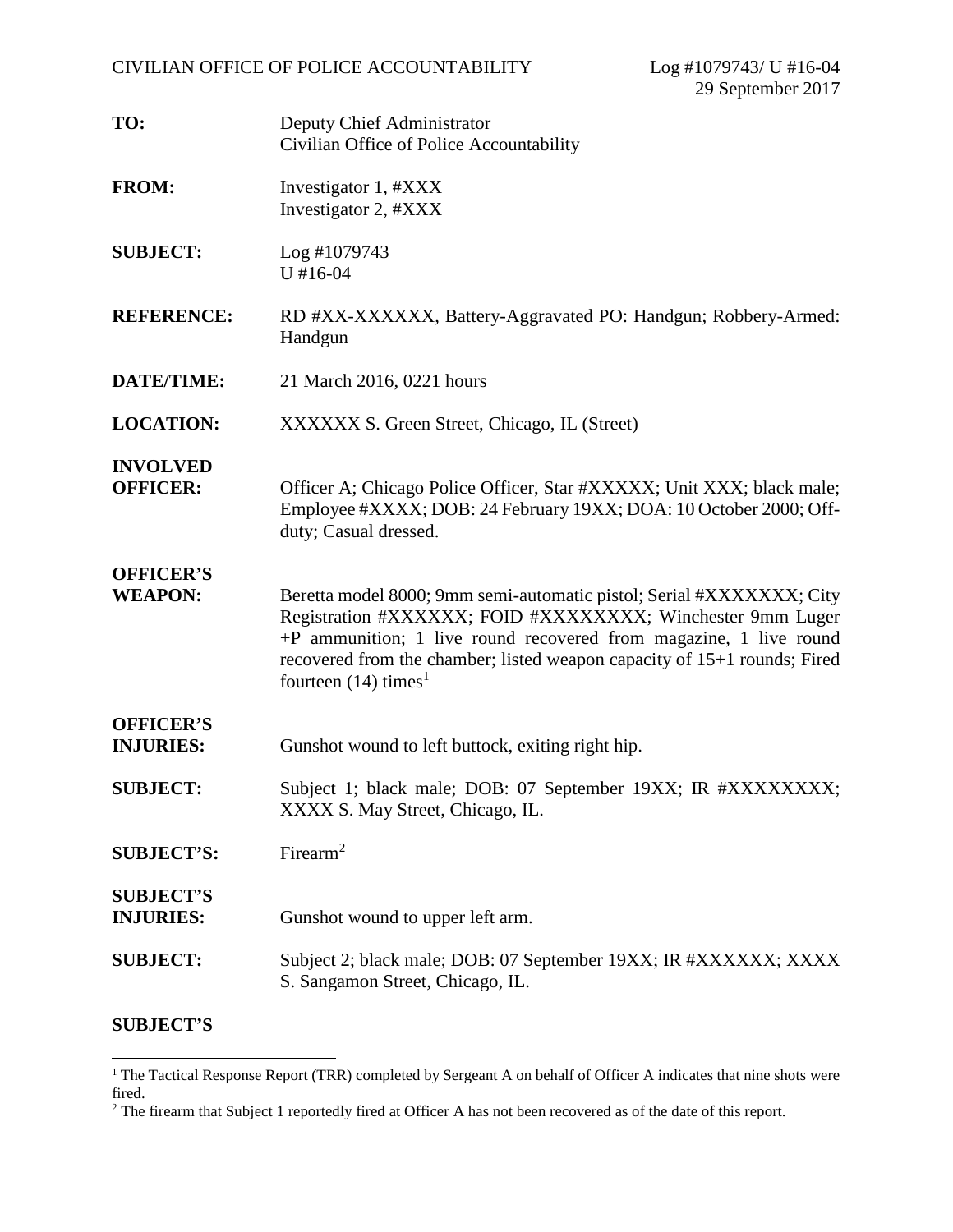**SUBJECT'S INJURIES:** None

**IPRA**

**NOTIFICATIONS:** IPRA Chief Administrator IPRA Deputy Chief Administrator IPRA Director of Community Outreach and Engagement IPRA Supervising Investigator IPRA Investigator 1

**TIME OF IPRA NOTIFICATION:**  $0258<sup>4</sup>$  hours

**TIME IPRA RESPONSE:** 0500 hours

## **INTRODUCTION:**

Sometime after 0200 hours on 21 March 2016, Officer A arrived home in his personal vehicle and parked on the street. A black male, now known as Subject 2, approached and pointed a gun at Officer A. Subject 2 entered Officer A's vehicle, placed his gun against Officer A's temple, and took Officer A's wallet, keys, and cell phone. Officer A subsequently observed a second black male, now known as Subject 1, standing outside of Officer A's vehicle and pointing a gun at Officer A. Officer A was ordered to exit his vehicle at which time Subject 1 forced Officer A to the ground, struck him on the head, and directed him not to move. Subject 1 also placed the muzzle of his gun to Officer A's head, and Subject 2 repeatedly directed Subject 1 to shoot Officer A. Eventually, while both Subject 1 and Subject 2 were standing approximately six feet away from Officer A, Subject 1 started to raise his weapon to Officer A's head. Officer A moved to the left, and Subject 1 shot Officer A in the right leg. Officer A retrieved his firearm from his waistband and fired multiple shots at Subject 1 and Subject 2 as they fled through a gangway.

#### **APPLICABLE RULES:**

Chicago Police Department General Order 03-02-03; Deadly Force

Illinois State Statute 720 ILCS 5/7-1; Use of Force in Defense of Person

# **INVESTIGATION:**

<sup>&</sup>lt;sup>3</sup> The firearm that Subject 2 reportedly had on his person has not been recovered as of the date of this report.

<sup>4</sup> Although the time of notification was 0258 hours, it was not confirmed that Officer A's gunfire struck anyone until Subject 1 arrived at Little Company of Mary Hospital with a gunshot wound to his arm. This information was confirmed at 0358 hours. Officer A later identified Subject 1in a photo array as one of the subjects involved.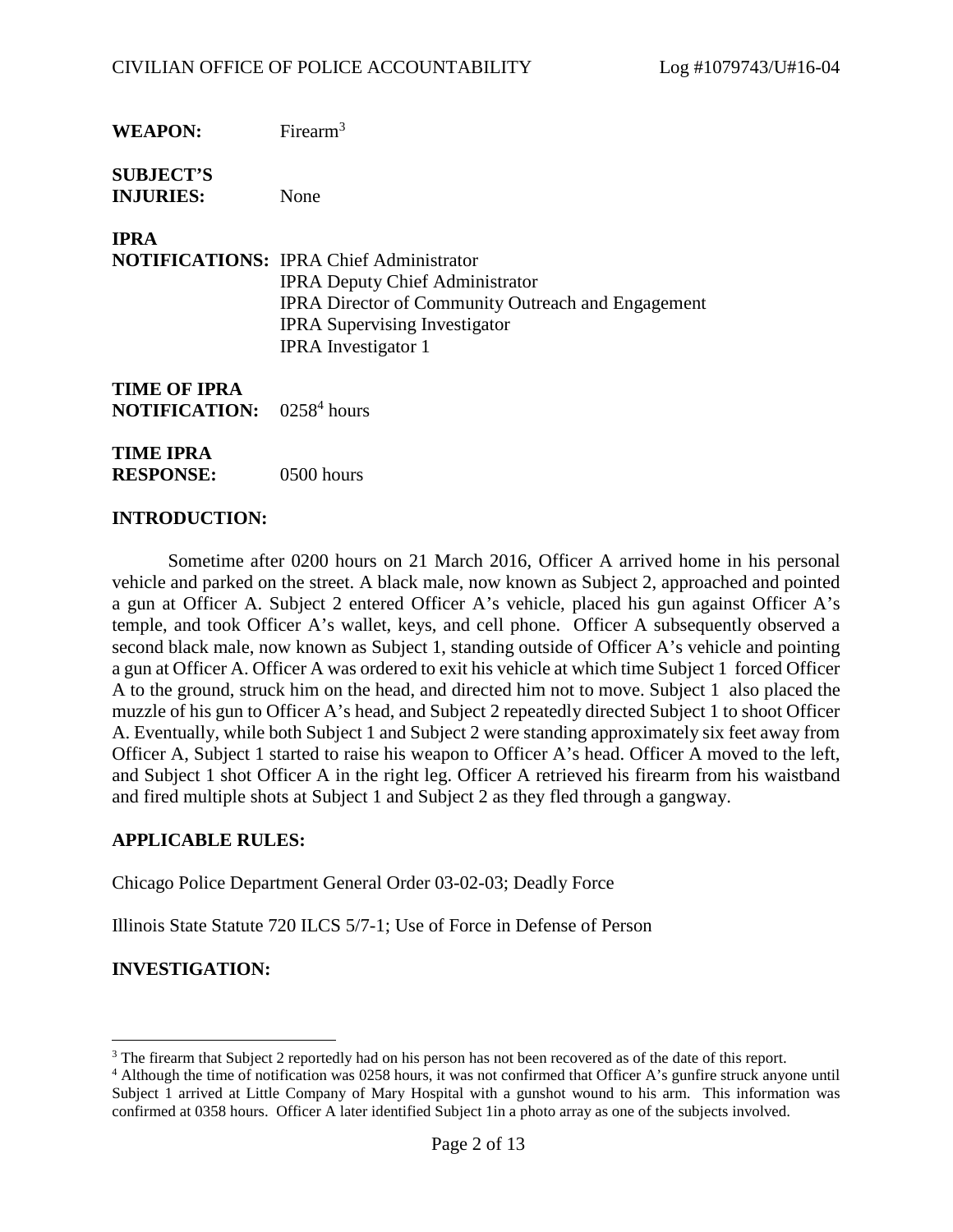In a statement to IPRA on 27 October 2016, **Officer A, #XXXXX,** stated that sometime after 2 a.m. on 12 March 2016, he parked his personal vehicle in front of his residence. He was prepared to grab his reading material from the front passenger seat and exit the car. As Officer A reached to grab his reading materials, he observed a black male walking northbound on the sidewalk between Officer A's car and home. Officer A added that he did not have a good feeling, and put the key in the ignition so that he could drive away. Before he could do so the black male, now known as Subject 2, approached the passenger side of Officer A's vehicle, pointing a semiautomatic pistol in Officer A's direction.

According to Officer A, Subject 2 stated words to the effect of, "You know what this is?" and "Open the fucking door," and "Give me your shit." Officer A unlocked the door electronically, and Subject 2 opened the door and entered Officer A's vehicle. Subject 2 placed his knees on the front passenger seat, put the muzzle of the weapon on Officer A's right temple, forced Officer A's head against the window, and threatened to kill him. Officer A stated that at some point, Subject 2 pulled the muzzle of the weapon back away from his head and directed Officer A to give him his wallet, keys and cell phone. Officer A complied.

Subject 2 attempted to search Officer A's waist area and Officer A put his hands up. Officer A was careful to guard his gun, which was holstered on his right hip. Subject 2 did not discover Officer A's weapon during the search. Subject 2 exited Officer A's vehicle and directed Officer A to stay inside the vehicle. Subject 2 walked onto Officer A's front porch and tried to gain entry to Officer A's residence with Officer A's keys. Officer A started to exit the vehicle on the passenger's side. After opening the door, Officer A then heard knocking on the driver side window. Officer A turned around and observed a second black male, now known as Subject 1, pointing a pistol in his direction.

Officer A exited his vehicle and closed the door as Subject 1 continued pointing a gun at him. Subject 1 did not instruct Officer A to exit the vehicle. Subject 1 proceeded to search Officer A's waist. Officer A stepped back away from Subject 1. Officer A looked over his shoulder and observed Subject 2 step down off the porch and walk around to the side of the house. Subject 1 directed Officer A to get down onto the ground. Subject 1 then used his gun to strike Officer A's head and Officer A fell down onto the ground near his vehicle.

Subject 1 directed Officer A to place his hands onto his vehicle. Officer A came up on his knees and placed his hands along the side of his vehicle over the left front tire. Subject 2 entered Officer A's vehicle a second time and searched his vehicle. Subject 1 attempted to search Officer A again. Subject 1 then kicked and punched Officer A, causing Officer A to fall down onto the ground again. Subject 1 proceeded to search Officer A again, starting at his ankles and up to his hips. Officer A complained of his head wound and rolled over onto his right side in a fetal position, in an attempt to guard his weapon. Officer A stated that his weapon was on his right side.

Subject 1 told Officer A to get up. Officer A got up onto his knees and placed his hands on the frame of his vehicle. Subject 1 placed the muzzle of his weapon against Officer A's right temple and told Officer A to close his eyes. At this point, Subject 2 was still searching Officer A's car. Officer A stated that Subject 1 stepped back approximately 6 feet and stood to the right of him while pointing his weapon in Officer A's direction. Officer A looked at Subject 1 and Subject 1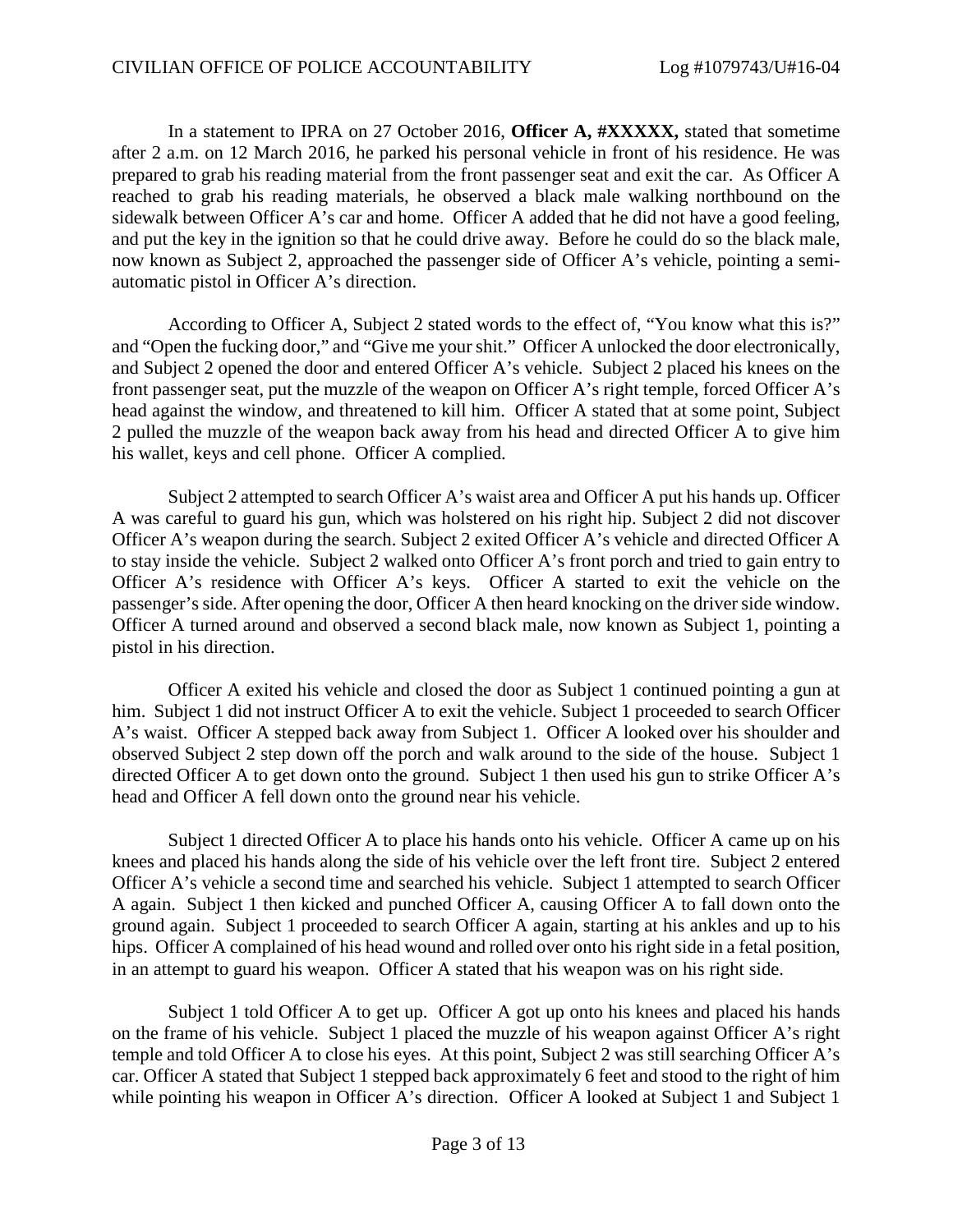told Officer A to stop looking at him. Officer A informed Subject 1 that he was married with children and asked Subject 1 to just take his belongings and let him go.

While still searching the inside of Officer A's vehicle, Subject 2 told Subject 1 to shoot Officer A if he moved again. Although not married and without children, Officer A continued to speak about his wife and children. Subject 2 exited Officer A's vehicle and stated words to the effect of, "Shoot that motherfucker." Officer A stated that Subject 2 walked around the car and told Subject 1 several times to shoot Officer A. At some point, Subject 1 (still approximately 6 feet away) began to raise his weapon to Officer A's head. Officer A could see, out of the corner of his eye, Subject 1 raising his weapon. Right before Subject 1 stopped his motion of raising the weapon, Officer A stood up, with his back toward Subject 2 and Subject 1, and pushed away from the vehicle and launched his body to the left to avoid getting shot. As he did so, Officer A turned to face Subject 2 and Subject 1. Subject 1 shot Officer A. Officer A saw Subject 1's muzzle flash and "had an inkling" that he had been shot, because he felt the impact, but he "thought it was a graze wound."

Within seconds of Subject 1 firing his weapon, Officer A removed his own weapon from his right side while simultaneously announcing his office. As Officer A was pulling out his weapon, both Subject 2 and Subject 1 had their weapons pointed at Officer A.

Officer A stated that he fired two volleys of shots during the incident. He did not know how much time passed between the two volleys. When Officer A started shooting, Subject 2 and Subject 1 were approximately six feet away. They increased their distance by running northwest. As they were running, Subject 1 and Subject 2 continued to point their weapons at Officer A. Officer A described Subject 1 and Subject 2 as holding their guns to their right sides. He said that at some point Subject 2 extended his arm behind his body to continue pointing his firearm at Officer A.

Officer A did not recall how many shots he fired during the first volley of shots. He stopped firing the first volley of shots because he was in pain and because he was missing his target. He knew that he had not hit Subject 1 or Subject 2 because neither man fell or responded to gunshot wounds, and both men continued to point their weapons at Officer A. Officer A continued to yell "Police" several times as Subject 1 and Subject 2 were running.

At some point, Officer A observed Subject 1 and Subject 2 stop and change their course of direction. Officer A did not know why they abruptly stopped or how many feet away they were when they stopped. When Subject 1 and Subject 2 stopped, Officer A started discharging a second volley of shots. Officer A could not give an approximation of distance during the second volley of shots.

Officer A said he fired a total of 15 shots during the incident. He stated that the TRR relating to this incident, which was completed by Sergeant A and indicated that Officer A fired 9 shots, was incorrect. Officer A recalled speaking to Sergeant A about the incident but described the conversation as "kind of hazy" because Officer A had already received medication at that point. Officer A learned that he had fired 15 shots when he reached his porch steps and ejected his magazine.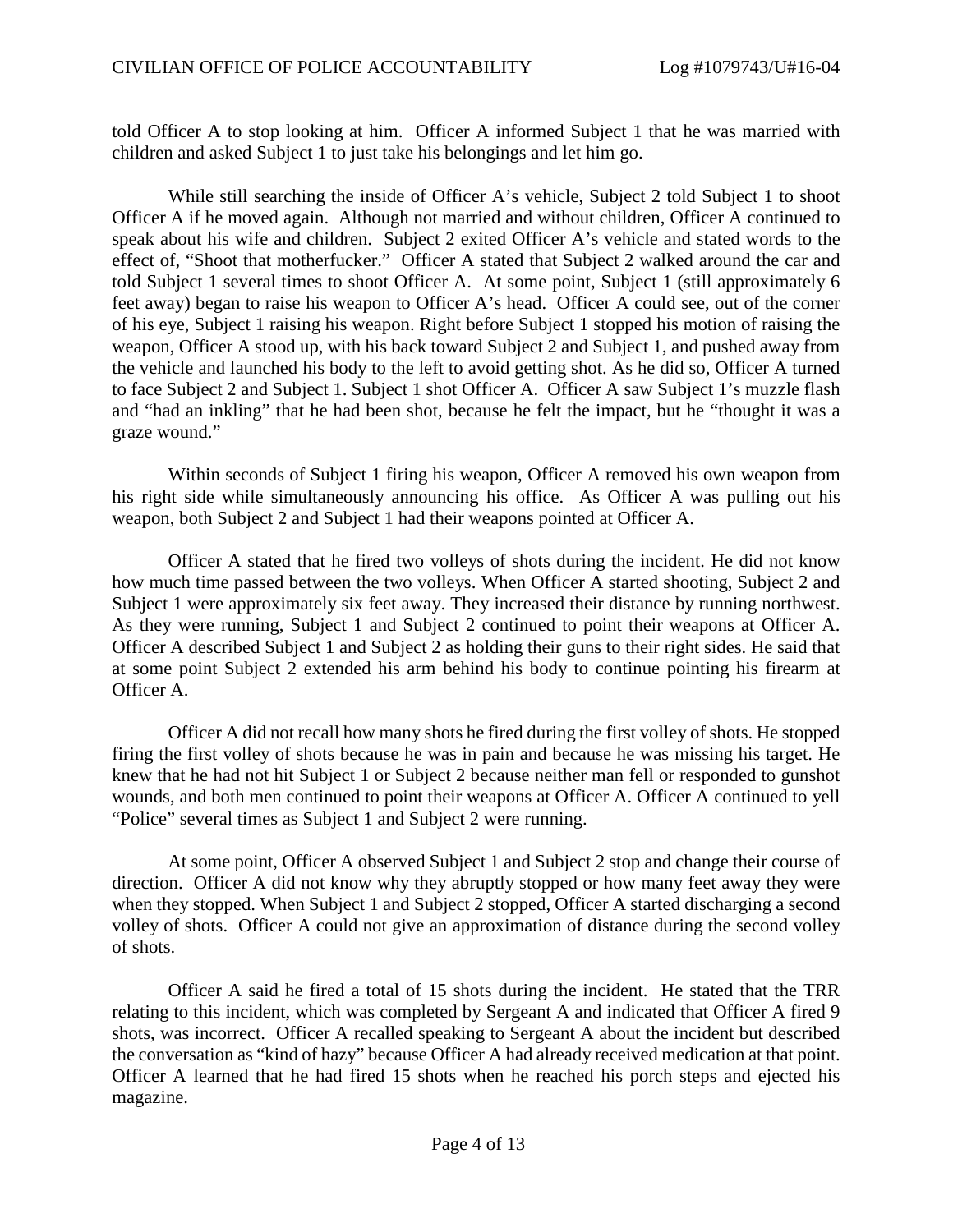Officer A believed that one of the bullets in the second volley struck Subject 1 because he saw Subject 1's body "jerk" in an apparent reaction to be shot. Officer A observed Subject 2 and Subject 1 jump over a fence at XXXXX S. Green. After Officer A lost sight of Subject 1 and Subject 2, he checked his weapon and observed that he only had one bullet left inside his weapon. Concerned about his wound and that Subject 2 and Subject 1 would return, Officer A began to yell out for help for an unknown amount of time. Officer A's calls for help were not answered so he began walking to his residence. Officer A believed that he was shot in his right leg because his leg was in extreme pain. Officer A believed that he was losing a substantial amount of blood because he felt faint.

Once Officer A walked up the stairs to his residence, he knocked on the door and yelled out for his brother to help him. He informed his brother, Civilian 1, that he was shot. Officer A recalled stepping up into his residence with his left leg, but could not recall actually walking into his residence. Officer A recalled lying on his back on the living room floor. Officer A remembered his brother elevating his leg and tying something around it.

Officer A stated that Civilian 1 called 911; the paramedics arrived and transported Officer A to Christ Hospital. Officer A stated that he sustained an injury to his left leg, a gunshot wound to his right leg and bruising to his head as a result of this incident.

Officer A stated that he discharged his weapon in defense of his life. He explained that he had already been shot, that he believed that Subject 1 and Subject 2 had no reservations or hesitations about killing him, and that Subject 1 had in fact been instructed to kill him. (Atts. 74, 80)

In a statement to IPRA on 27 October 2016, **Witness Civilian 1** stated that he is Officer A's brother. Civilian 1 stated that on the date and time of the incident he was sitting inside his residence at XXXXXX S. Green Street. While sitting in his bedroom, Civilian 1 heard several gunshots. After the first series of gunshots, Civilian 1 heard silence and then another series of gunshots. Civilian 1 stated that after the shooting stopped, he walked to the living room and heard yelling and banging. Civilian 1 soon realized the person yelling was his brother, Officer A.

Civilian 1 opened the front door and observed Officer A leaning against the door. Officer A informed Civilian 1 that he was shot. Civilian 1 left Officer A at the door and walked approximately 30 feet away to put on a pair of pants. Civilian 1 stated that he returned to the doorway where he observed Officer A had collapsed on the floor. Civilian 1 observed blood on the step where Officer A had fallen. Civilian 1 pulled Officer A further inside the residence and proceeded to feel under Officer A's legs.

Civilian 1 stated that after feeling under Officer A's legs, he observed blood on his hands. Civilian 1 stated that he created a tourniquet with his belt to stop the bleeding and called 911 for assistance. Civilian 1 stated that paramedics arrived and took Officer A to the hospital. Several police officers arrived and questioned Civilian 1 about the incident.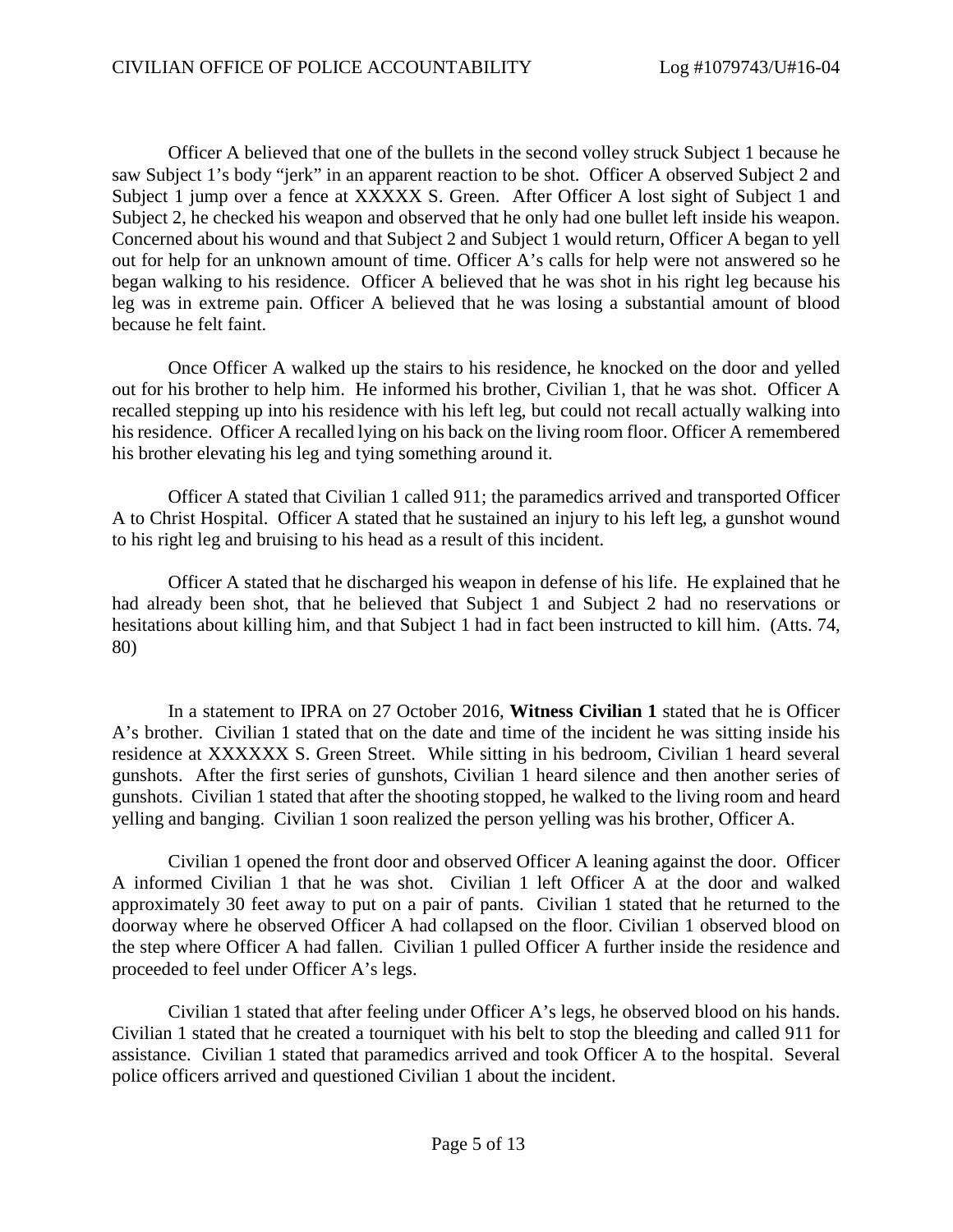Civilian 1 stated that he did not have any independent knowledge of the circumstances surrounding the incident. Immediately after the incident, Civilian 1 did not ask Officer A any details about what had occurred. Civilian 1 also did not witness the incident. Civilian 1 stated that when he opened the door for Officer A, he did not observe any individuals outside. Officer A later informed Civilian 1 that two African American males, armed with handguns, attempted to rob him. (Att. 76, 81)

The **IPRA Preliminary Report, Synoptic Report and Major Incident Notification Report** essentially state the same information as reported in the Introduction of this report (with fewer details). Tests performed by hospital personnel indicated Officer A's blood contained no presence of alcohol. Police Deputy Chief recommended that the Chicago Police Department's required drug test not be performed because Officer A had received narcotics for pain during his hospitalization. (Atts. 4, 39, 42)

According to the **Chicago Police Department Arrest Report** of Subject 1, Officer B, #XXXX, and Officer C, #XXXXX, arrested Subject 1 on 21 March 2016, at 0430 hours at XXXX W. 95<sup>th</sup> Street (Little Company of Mary Hospital). Subject 1 was arrested after Officer A identified him during a photo array. Subject 1 was charged with Armed Robbery – Discharge of a Firearm, and Aggravated Battery – Discharge of a Firearm – to an Off-Duty Peace Officer. A warrant was also executed for violation of parole. Subject 1 sustained a gunshot wound to his upper left arm and was treated at Little Company of Mary Hospital prior to being released into police custody. Subject 1 was transported to Area South (Unit 620) for further investigation. At the time of this report, Subject 1's criminal case, XX XX XXXXXX, was still pending. (Atts. 5)

According to the **Chicago Police Department Arrest Report** of Subject 2, Officer D, #XXXXX, and Officer E, #XXXXX, arrested Subject 2 on 04 May 2016, at 1216 hours at 727 E.  $111<sup>th</sup>$  Street (005<sup>th</sup> Police District). Subject 2 was charged with Armed Robbery – Discharge of a Firearm, Unlawful Vehicular Invasion, and Attempted First Degree Murder. Subject 2 was also charged with armed robbery for an unrelated incident, and a warrant was executed. Officer A identified Subject 2 as the person who robbed and shot him with a handgun.<sup>5</sup> The Arrest Report indicates that Subject 2 did not have any visible pain or injuries. At the time of this report, Subject 2' criminal case, XX XX XXXXXX, was still pending. (Atts. 66)

According to **Chicago Police Department Reports,** a detective spoke with Subject 1 at Little Company of Mary Hospital regarding his injury. Afterward, detectives compiled a photo array and Officer A identified Subject 1 and another individual named Civilian 2.<sup>6</sup> Subject 1 was transported to Area South for further investigation. Once there, detectives spoke with Subject 1 and informed him that he had been identified in a photo array by Officer A. Subject 1 admitted to being present and stated that he accidentally shot Officer A when Officer A moved. Subject 1 stated that an individual named "Turtle," (no further information) planned the robbery and provided the weapons. Subject 1 informed the detectives that he is acquainted with "Turtle" on Facebook. Subject 1 signed onto his Facebook account and showed the detectives "Turtle's"

<sup>5</sup> Via a photo array.

<sup>6</sup> Civilian 2 was not involved in this incident.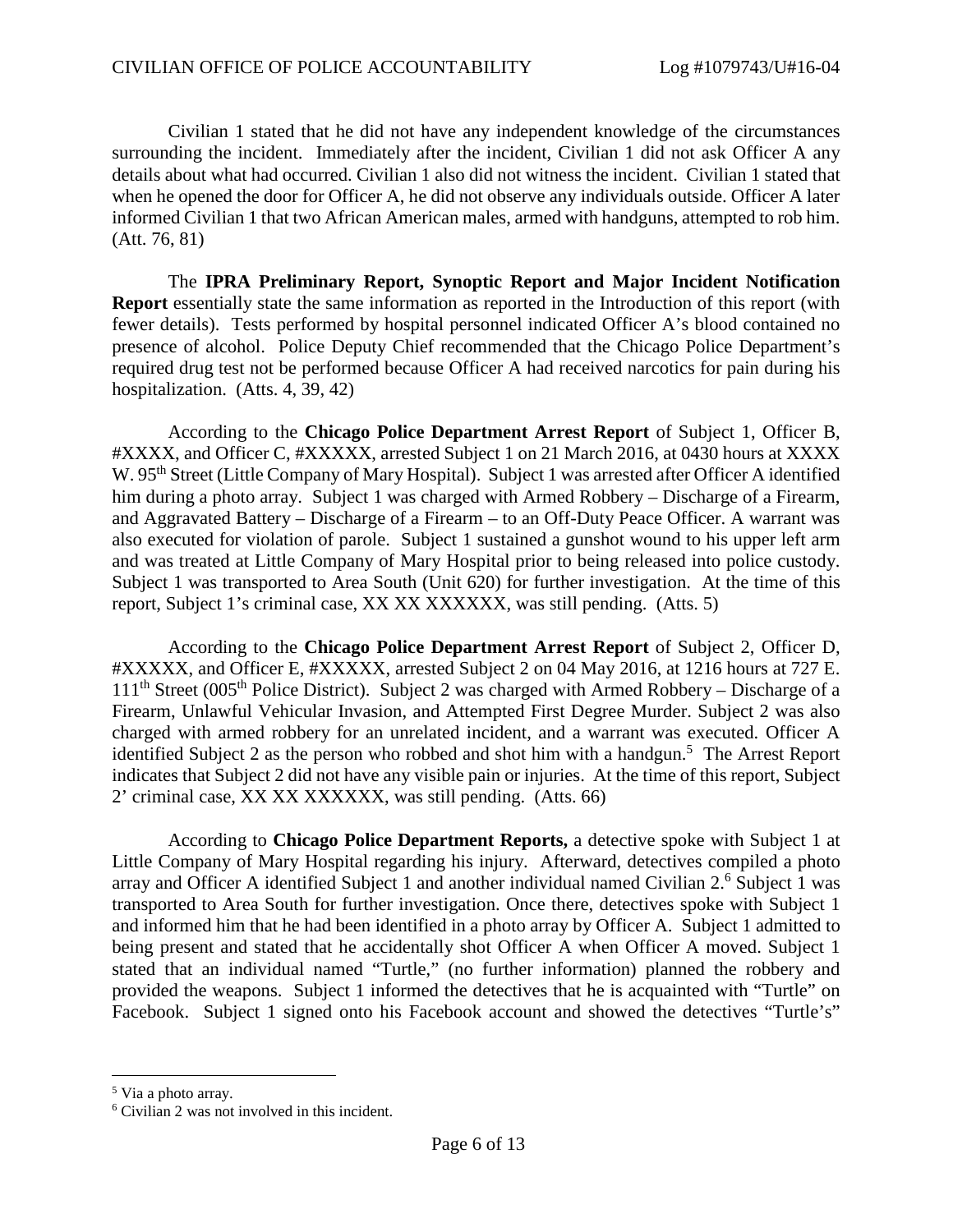Facebook page. Further investigation revealed "Turtle's" identity as being Subject 2. Officer A subsequently identified Subject 2 in a photo array.

On 15 April 2016, Subject 2 was arrested in Lansing, Michigan during a traffic stop. After a preliminary investigation, Subject 2 was extradited back to Illinois on 04 May 2016 and transported to Chicago Police Department Area South. (Atts.  $7, 51 - 53, 65$ )

Sergeant A, #XXXX, completed a **Tactical Response Report (TRR)** on behalf of Officer A because Officer A was hospitalized. The TRR indicates that Subject 1 posed an imminent threat of battery to Officer A when he threatened to shoot Officer A. The TRR further indicates that Subject 1 attacked and struck Officer A on his head with a weapon. The TRR states that Subject 1 used force likely to cause death or great bodily harm against Officer A when he fired a gunshot, which struck Officer A in his right thigh. Officer A responded to Subject 1's actions by discharging his firearm. The TRR indicates Officer A fired a total of nine shots. (Att. 8)

According to the **Officer's Battery Report (OBR)** completed by Officer A, on the date and time of the incident Officer A was off duty and in civilian dress. Subject 1 and Subject 2 ambushed Officer A and Subject 1 subsequently shot Officer A. Officer A sustained a non-fatal gunshot wound as a result of this incident. (Att. 9)

The Office of Emergency Management and Communications (**OEMC**) and Police Computer Aided Dispatch (**PCAD) Reports** were collected and made part of this investigation. The information contained in these documents is consistent with the facts as related by the witness and involved officer.  $(A$ tts.  $10 - 25)$ 

The **Chicago Fire Department Ambulance Report** documents that an Emergency Medical Services (EMS) crew was dispatched to XXXXXX S. Green Street at approximately 0223 hours, regarding a gunshot victim. The victim, Officer A, was lying on the ground in the doorway of a residence in care of E93. According to the report, Officer A stated that he was inside his vehicle when two men robbed him and one of the offenders shot him. Officer A reported that he believed that he only heard one shot, although he was not certain. Officer A sustained one gunshot wound to his right upper thigh, which was bleeding moderately. Officer A was transported to Advocate Christ Hospital for additional medical treatment. (Att. 26)

The **medical records** obtained from Advocate Christ Hospital document that Officer A was admitted on 21 March 2016 via ambulance. Officer A was diagnosed and treated for a gunshot wound to his right thigh and left buttock. Officer A was discharged on 25 March 2016. (Att. 49)

The **medical records** obtained from Little Company of Mary Hospital document that Subject 1 was admitted on 21 March 2016. The records state that Subject 1 walked into the emergency room with a gunshot wound to his upper left extremity. The injury consisted of two wounds, one in the anterior aspect of the humerus and the other to the distal aspect of the posterior humerus. Subject 1 also had superficial abrasions to the bilateral area of his hands.

Subject 1 informed hospital personnel that he was on  $92<sup>nd</sup>$  Street when he was shot. Subject 1 stated that he did not know the identity of the individual who shot him. He also informed hospital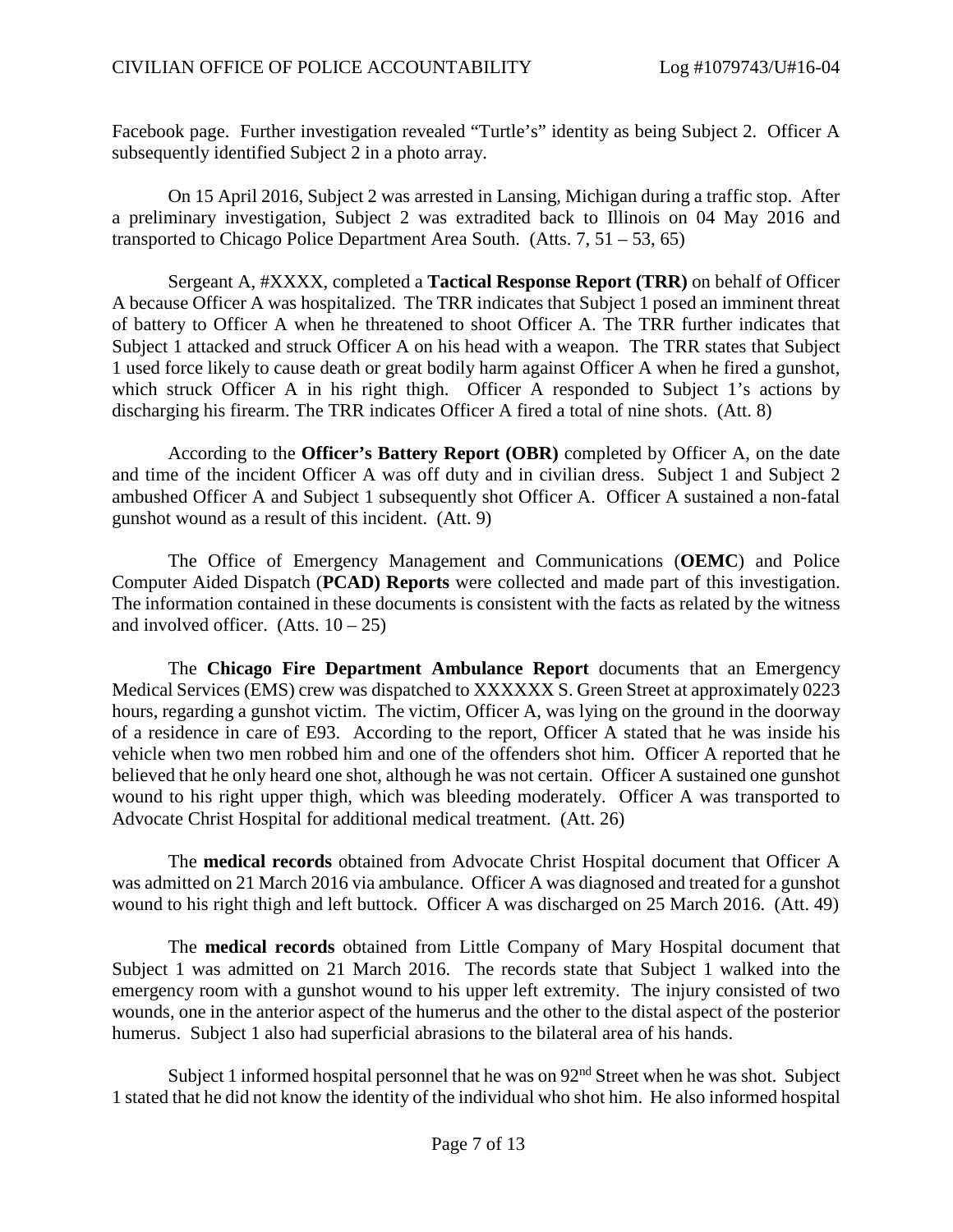personnel that he did not know how he sustained the superficial abrasions to his hands. Hospital personnel called 911 to report Subject 1's injury. Once Subject 1 was treated, he was discharged into police custody for additional investigation. (Att. 47)

A **canvass** of the area was conducted in an attempt to locate additional witnesses and/or evidence. None of the witnesses located during the canvass saw the incident, nor were they able to provide relevant information. Several individuals reported that they heard gunshots and a voice yelling for help. Several witnesses called 911 to report the incident. Of these witnesses, none were able to provide a first-hand account of the actual shooting. (Atts. 33, 36, & 79)

The **Evidence Technician (ET) Photographs** depict the scene of the shooting from various angles. The photographs include images of Officer A's residence, Officer A's vehicle, Officer A's handgun, Officer A's clothing, Subject 1, Subject 1's clothing, Subject 1's shoes, Subject 1's fingerprint cards, a gangway, and bullet damage to several residences and several vehicles, including Subject 1's vehicle.<sup>7</sup> (Atts. 28, 29,40)

The **video surveillance footage** from Advocate Christ Hospital depicts what appears to be Mr. Subject 1 exiting a dark-colored vehicle and walking into the entrance of the emergency room. (Atts. #91, 92)

According to the **Inventory Sheets,** Officer A's handgun and clothing, Subject 1's clothing and fingerprint cards, and recovered bullets and expended shells were inventoried. (Atts. 30, 31)

Attempts to interview **Subject 1** were met with negative results. On 22 March 2016, Subject 1 informed Investigator 3 that he did not want to give a statement to IPRA and refused to sign any documents regarding the incident. On 22 November 2016, Assistant Public Defender A instructed an IPRA investigator not to interview Subject 1 regarding the incident. Assistant Public Defender A stated that an assistant public defender would speak with Subject 1 to determine whether he wished to be interviewed and that Assistant Public Defender A would update IPRA when a decision had been made. As of the date of this report, IPRA has not received an update regarding Subject 1's decision to speak to IPRA. (Atts. 34, 35, - 54, 89)

According to the **Illinois State Police Report,** the bullet recovered from the left sleeve of Subject 1's shirt was fired from Officer A's handgun. A fired bullet, which was recovered from the interior base of a couch sectional by a window in XXXXX S. Green Street, and 14 cartridge cases, which were recovered from the scene, were also fired from Officer A's handgun. One Geco 9mm Luger caliber fired cartridge case that was recovered at the scene was not fired from Officer A's handgun. No further information regarding the Geco 9mm luger caliber fired cartridge case was available.  $(A$ tts.  $55 - 62)$ 

During an **Electronic Recorded Interview (ERI)** at the Ingham County Sheriff's Office on 15 April 2016 with Detective A and Detective B, Subject 2 denied having any involvement in

<sup>&</sup>lt;sup>7</sup> This investigation has shown that as Officer A was exchanging gunfire with Subject 1and Subject 2, they were moving towards their Mercury Sable which was parked near the alley. When the vehicle was later recovered, apparent bullet damage was observed to the front passenger quarter panel.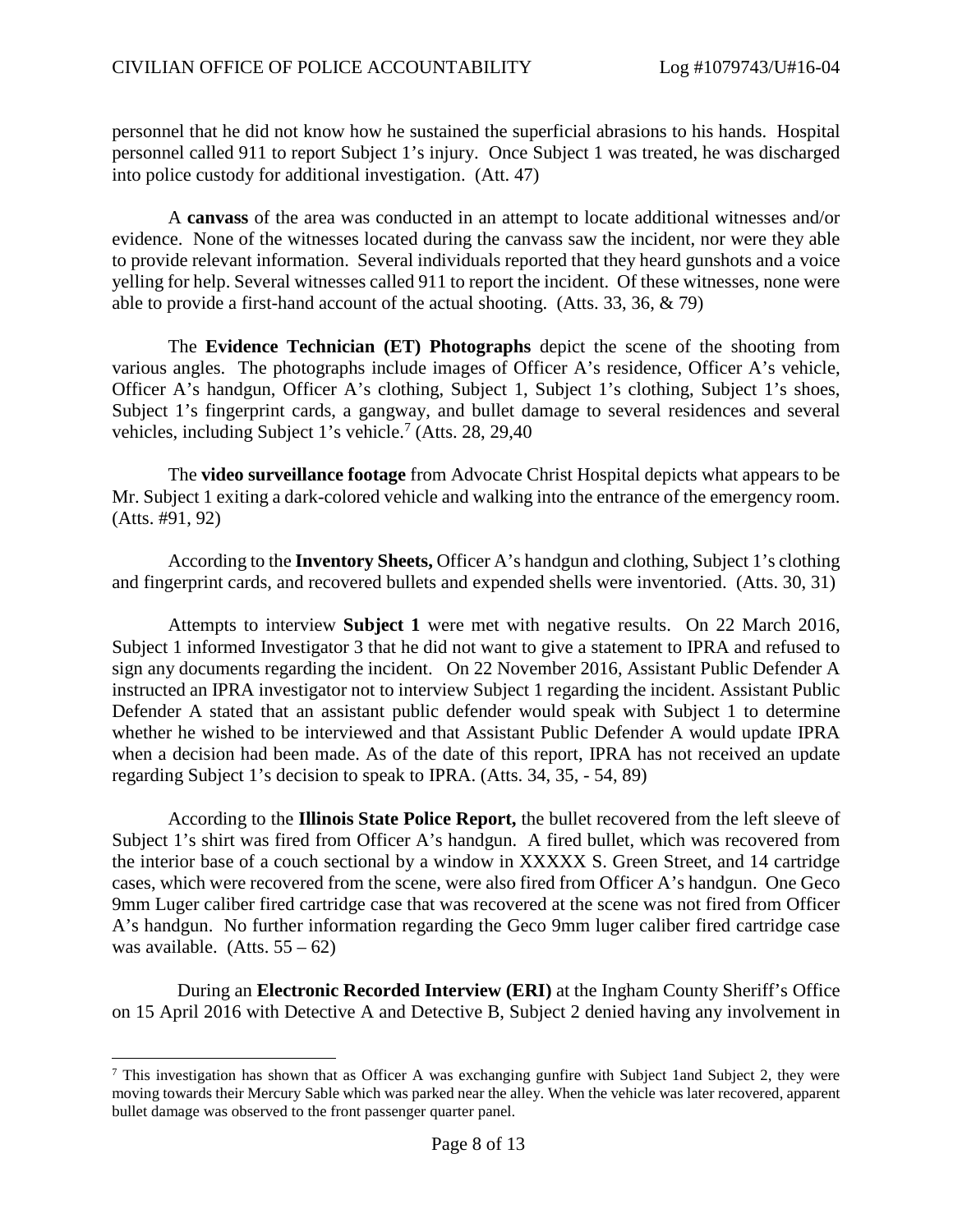the incident regarding Officer A and claimed to have been in Michigan since December 2015. Subject 2 did admit that he is friends with Subject 1.(Atts. #93, 94)

In a statement to IPRA on 31 January 2017, **Witness Subject 2** stated that on the date and time of the incident he was in Lansing, Michigan, visiting his godfather. Subject 2 stated that he could not recall his godfather's name. Subject 2 initially stated that he did not have a phone number for his godfather. He then stated that he could not get in touch with his godfather and provided IPRA with a phone number for his godfather that he had been trying to call. (Att: 88, pg. 17 ) Subject 2 added that his godfather resides at XXX South McCuller Street, Lansing, Michigan. Subject 2 stated that he met his godfather through his mother, Civilian 3, and that his mother was friends with his godfather for many years. Subject 2 stated that he called his godfather, "grandpa."

Subject 2 denied being at the location of the incident on the date and time in question. Subject 2 stated that he and Subject 1 had been friends for approximately six to seven years. Subject 2 denied having any knowledge of the incident and denied being with Subject 1 on the date of the incident. (Atts. 86, 88)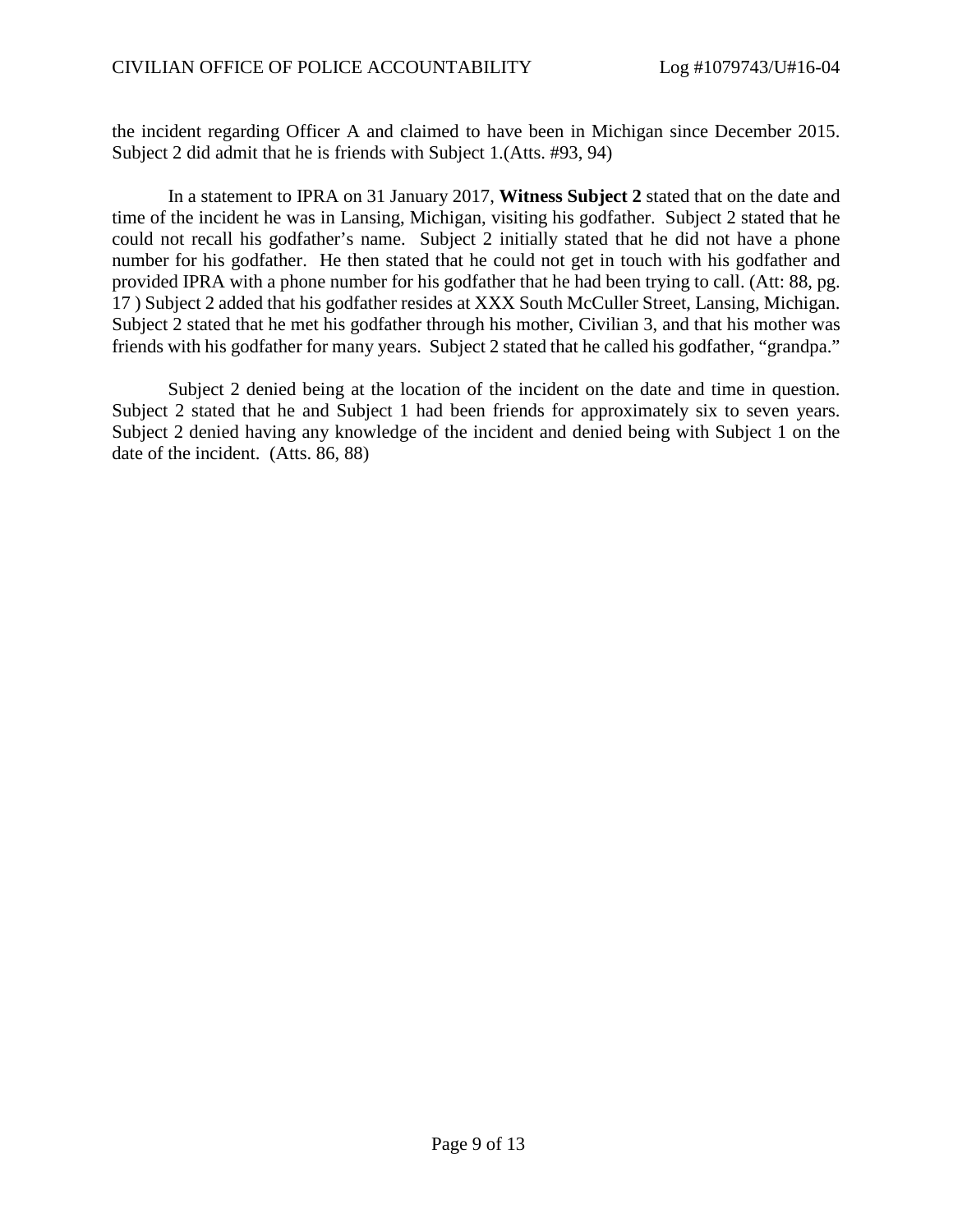# **CONCLUSION**

## **Legal Standard**

The applicable Chicago Police Department order is General Order 03-02-03, II, which states as follows:

"A sworn member is justified in using force likely to cause death or great bodily harm only when he or she reasonably believes that such force is necessary:

- 1. to prevent death or great bodily harm to the sworn member or to another person, or
- 2. to prevent an arrest from being defeated by resistance or escape and the sworn member reasonably believes that the person to be arrested:
	- a. has committed or has attempted to commit a forcible felony which involves the infliction, threatened infliction, or threatened use of physical force likely to cause death or great bodily harm or;
	- b. is attempting to escape by use of deadly weapon or;
	- c. otherwise indicates that he or she will endanger human life or inflict great bodily harm unless arrested without delay."

A police officer's use of deadly force while making an arrest is codified under section 7-5 of the Illinois Criminal Code (Code) (720 ILCS 5/7-5 (West 2016)). That statute provides that a police officer "need not retreat or desist from efforts to make a lawful arrest because of resistance or threatened resistance to the arrest." 720 ILCS 5/7-5(a) (West 2016). It then outlines the amount of force an officer is justified using in certain situations.

Here, however, Officer A was off-duty and used force while defending himself during a robbery, not while making an arrest. Accordingly, his actions are more properly considered under section 7-1 of the Code, which governs citizens' use of force in defense of person. See 720 ILCS 5/7-1 (West 2016). Section 7-1 of the Code provides as follows:

"[a] person is justified in the use of force against another when and to the extent that he reasonably believes that such conduct is necessary to defend himself or another against such other's imminent use of unlawful force. However, he is justified in the use of force which is intended or likely to cause death or great bodily harm only if he reasonably believes that such force is necessary to prevent imminent death or great bodily harm to himself or another, or the commission of a forcible felony." 720 ILCS 5/7-1 (West 2016).

Finally, an officer's use of deadly force is a seizure within the meaning of the Fourth Amendment and, therefore, must be reasonable. *Muhammed v. City of Chicago*, 316 F.3d 680, 683 (7th Cir. 2002).<sup>8</sup> "The 'reasonableness' inquiry in an excessive force case is an objective one:

<sup>8</sup> Notably, the Fourth Amendment's protections apply solely to governmental action; these protections are "wholly inapplicable" to a seizure effectuated by a private individual who is not acting as an agent of the government or with a government official's participation or knowledge. *United States v. Jacobsen*, 466 U.S. 109, 113 (1984). Here, Officer A was off-duty, out of uniform, and sitting in his personal vehicle when Subject 1and Subject 2 approached.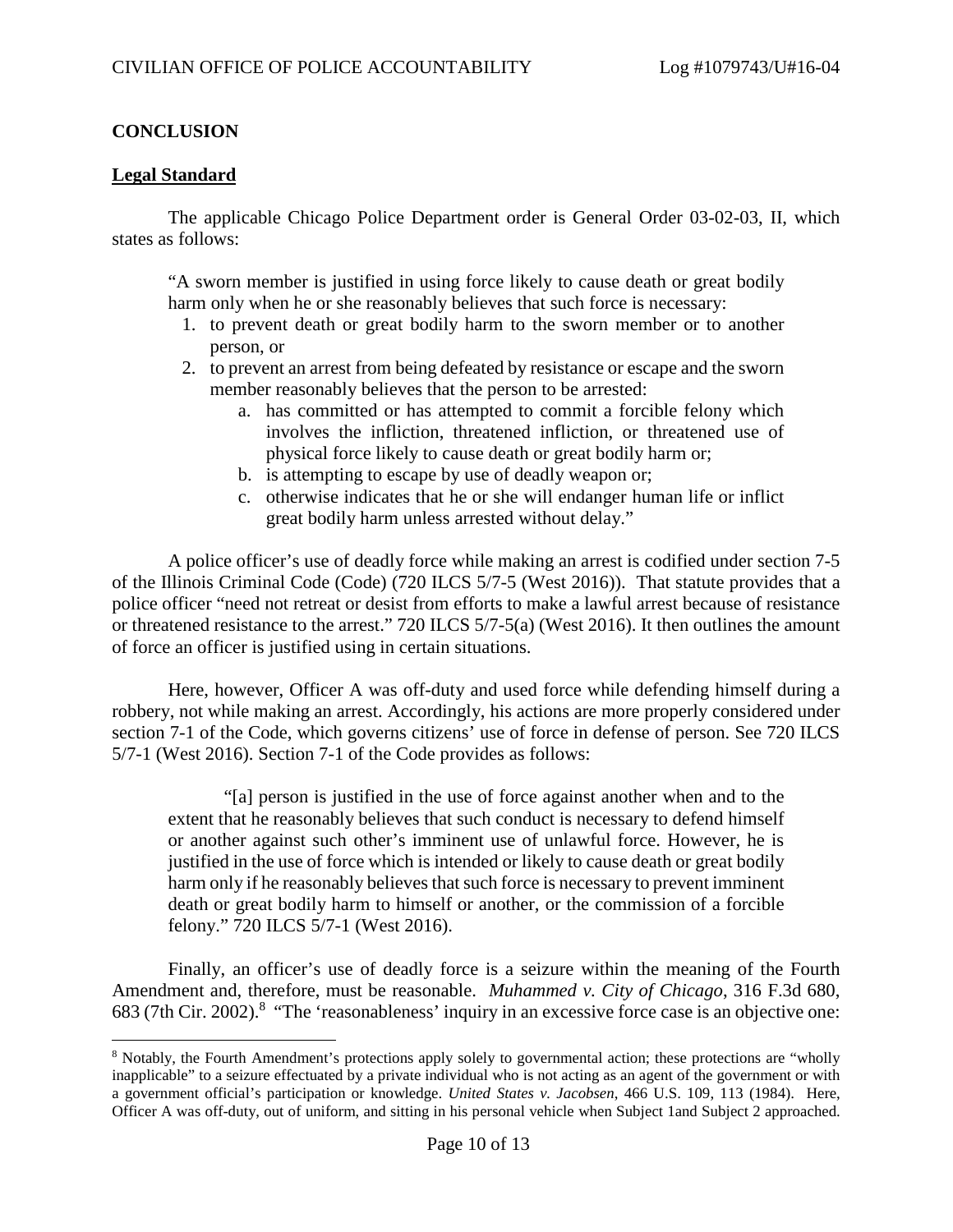the question is whether the officers' actions are 'objectively reasonable' in light of the facts and circumstances confronting them, without regard to their underlying intent or motivation." *Graham v. Connor,* 490 U.S. 386, 397 (1989); *see also Estate of Phillips v. City of Milwaukee,* 123 F.3d 586, 592 (7th Cir. 2003). The reasonableness calculation "must embody allowance for the fact that police officers are often forced to make split-second judgments—in circumstances that are tense, uncertain, and rapidly evolving—about the amount of force that is necessary in a particular situation." *Graham,* at 396–97. Consequently, "'when an officer believes that a suspect's actions [place] him, his partner, or those in the immediate vicinity in imminent danger of death or serious bodily injury, the officer can reasonably exercise the use of deadly force.' " *Muhammed,* 316 F.3d at 683 (quoting *Sherrod v. Berry,* 856 F.2d 802, 805 (7th Cir.1988) (en banc) and omitting emphasis).

# **Analysis**

Based on the totality of the circumstances, Officer A's use of deadly force was objectively reasonable and therefore WITHIN POLICY as defined by General Order 03-02-03, II; the relevant Illinois state statute; and the Fourth Amendment. The evidence establishes that Officer A believed that Subject 2 and Subject 1 posed a threat to his life, and that Officer A's belief was objectively reasonable under the circumstances.

1. The evidence establishes that Subject 2 and Subject 1 each pointed a handgun at Officer A and threatened to shoot him; Subject 1 shot Officer A; and Subject 1 and Subject 2 continued pointing their weapons at Officer A as they fled

On the night of the shooting, Officer A arrived home sometime after 0200 hours. Subject 2 approached the passenger side of Officer A's vehicle, pointed a semi-automatic pistol in Officer A's direction, and stated words to the effect of "[y]ou know what time it is," "open the fucking door," and "give me your shit." After entering the car, Subject 2 placed the muzzle of his weapon on Officer A's right temple, forced Officer A's head against the window, and threatened to kill him. Later, Officer A observed Subject 1 standing outside of his vehicle, pointing a pistol in Officer A's direction. During Officer A's interaction with Subject 1, Subject 1 also placed his gun's muzzle against Officer A's head. Further, Subject 2 repeatedly directed Subject 1 to shoot Officer A.

Most notably, Officer A stated that in the moments before he started to shoot, Subject 1 raised his gun to Officer A's head, from a distance of approximately six feet, while Subject 2 encouraged Subject 1 to shoot Officer A. Subject 1 then fired his weapon at Officer A. Officer A's statement that he was shot is corroborated by the Chicago Fire Department Ambulance Report, the Advocate Christ Hospital medical records, Civilian 1's statement, and Subject 1's statement to detectives that he was present and accidentally shot Officer A.

Further, although Officer A yelled "police" while shooting, he said he fired his weapon in defense of himself, not because he was engaged in a police function such as attempting to make an arrest. Thus, Officer A may have been acting as a private individual and not as an agent of the government, making the Fourth Amendment inapplicable. However, we need not determine whether Officer A was acting as a private individual because, assuming the Fourth Amendment does apply to Officer A's actions, we find no Fourth Amendment violation.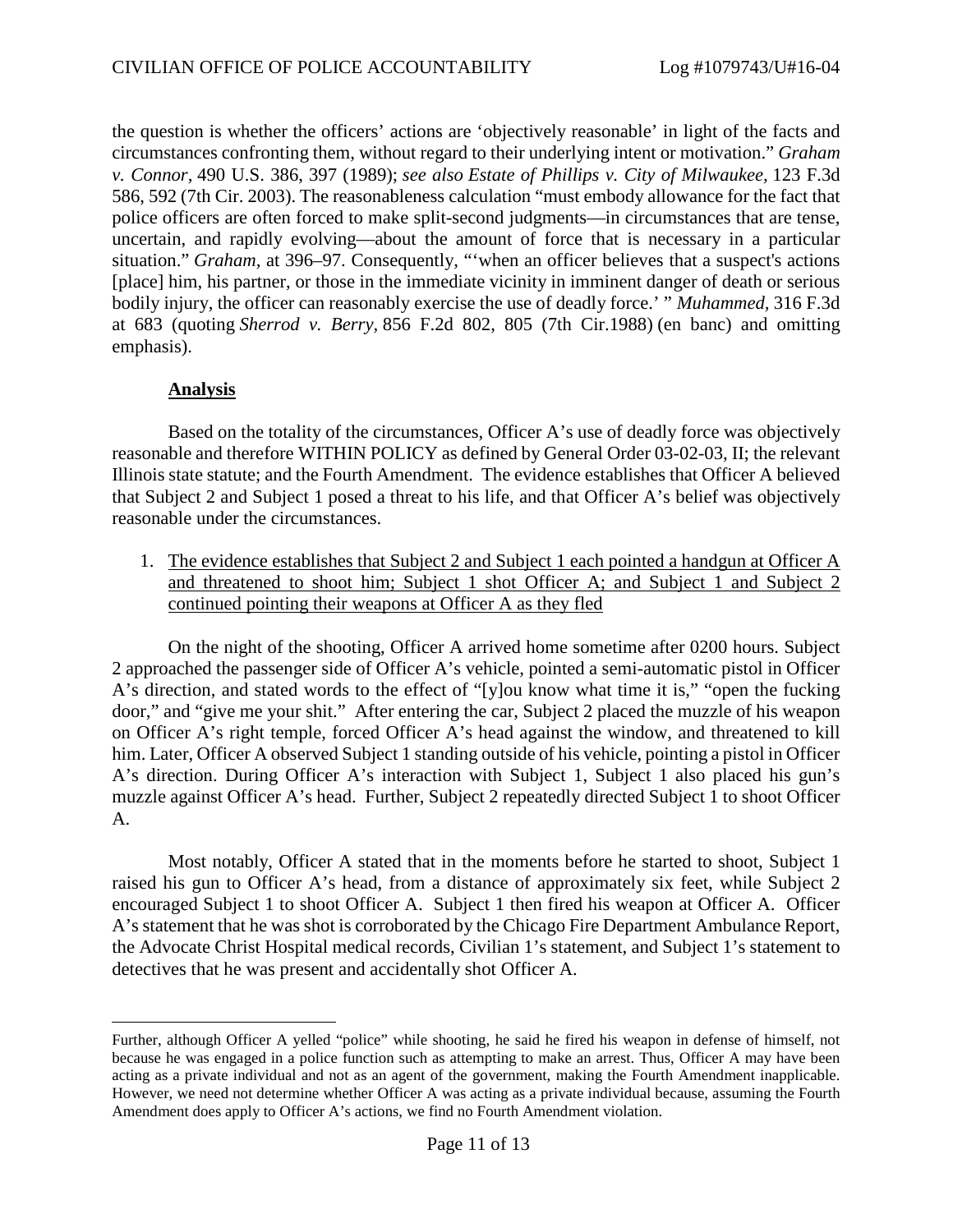We note Subject 2 denied to IPRA that he was involved in the incident. However, a preponderance of the evidence establishes that Subject 2 was involved. Officer A identified Subject 2 in a photo array, and Subject 1 told detectives that "Turtle," later identified as Subject 2, planned the robbery and provided the weapons. Further, Subject 2' denial of involvement, even if accepted, would suggest only that Officer A may have misidentified Subject 2 as one of the two individuals involved, not that Officer A otherwise provided an inaccurate description of the incident. In other words, there is no evidence to dispute Officer A's statements that two men approached his vehicle, displaying guns; that both men placed their guns against Officer A's head at various points; that one man used his gun to strike Officer A's head and later kicked and punched Officer A; that one man threatened to shoot Officer A; that moments before Officer A's first shot, one of the two men was raising his gun to Officer A's head while the other man encouraged the first man to shoot; that one man did shoot; and that two men fled from the scene while continuing to point their guns at Officer A.

## 2. Officer A reasonably believed that Subject 2 and Subject 1 posed a threat of death or great bodily harm to Officer A

Having set forth the circumstances surrounding Officer A's firing of his weapon, we turn to whether Officer A's use of deadly force was justified.

In his statement to IPRA, Officer A said he discharged his weapon in defense of his life. He explained that he had already been shot, that Subject 1 and Subject 2 had no reservations or hesitations about killing him, and that Subject 1 was instructed to kill him.

Officer A's belief that the use of deadly force was necessary to prevent death or great bodily harm was objectively reasonable under the circumstances. When Officer A started firing his initial volley of shots, Subject 1 and Subject 2 were at a distance of six feet away, and Subject 1 had just shot Officer A. A reasonable officer in Officer A's position would certainly believe his first volley of shots was necessary to prevent death or great bodily harm.

A reasonable officer in Officer A's position would also believe his second volley of shots was necessary to prevent death or great bodily harm. Officer A did not know how far away Subject 1 and Subject 2 were when Officer A started firing his second volley of shots, and he stated that Subject 1 and Subject 2 were fleeing at that point. However, as Subject 1 and Subject 2 were fleeing, they continued pointing their weapons at Officer A. See *Bell v. Crow*, 321 F. 3d 637, 639 (7th Cir. 2003) (if a suspect threatens an officer with a weapon, the risk of serious physical harm has been established such that the officer police may use deadly force). Further, Officer A had just been shot by Subject 1, at Subject 2's direction, which would indicate to a reasonable officer in Officer A's position that Subject 1 and Subject 2 were not afraid to use their weapons against Officer A. Under these circumstances, a reasonable officer in Officer A's position would believe his second volley of shots was necessary to prevent death or great bodily harm.

In sum, based on the totality of the facts and circumstances, COPA finds that an officer with similar training and experience as Officer A would reasonably believe that Subject 1 and Subject 2 posed an immediate threat to his life. Thus, COPA finds that Officer A's use of deadly